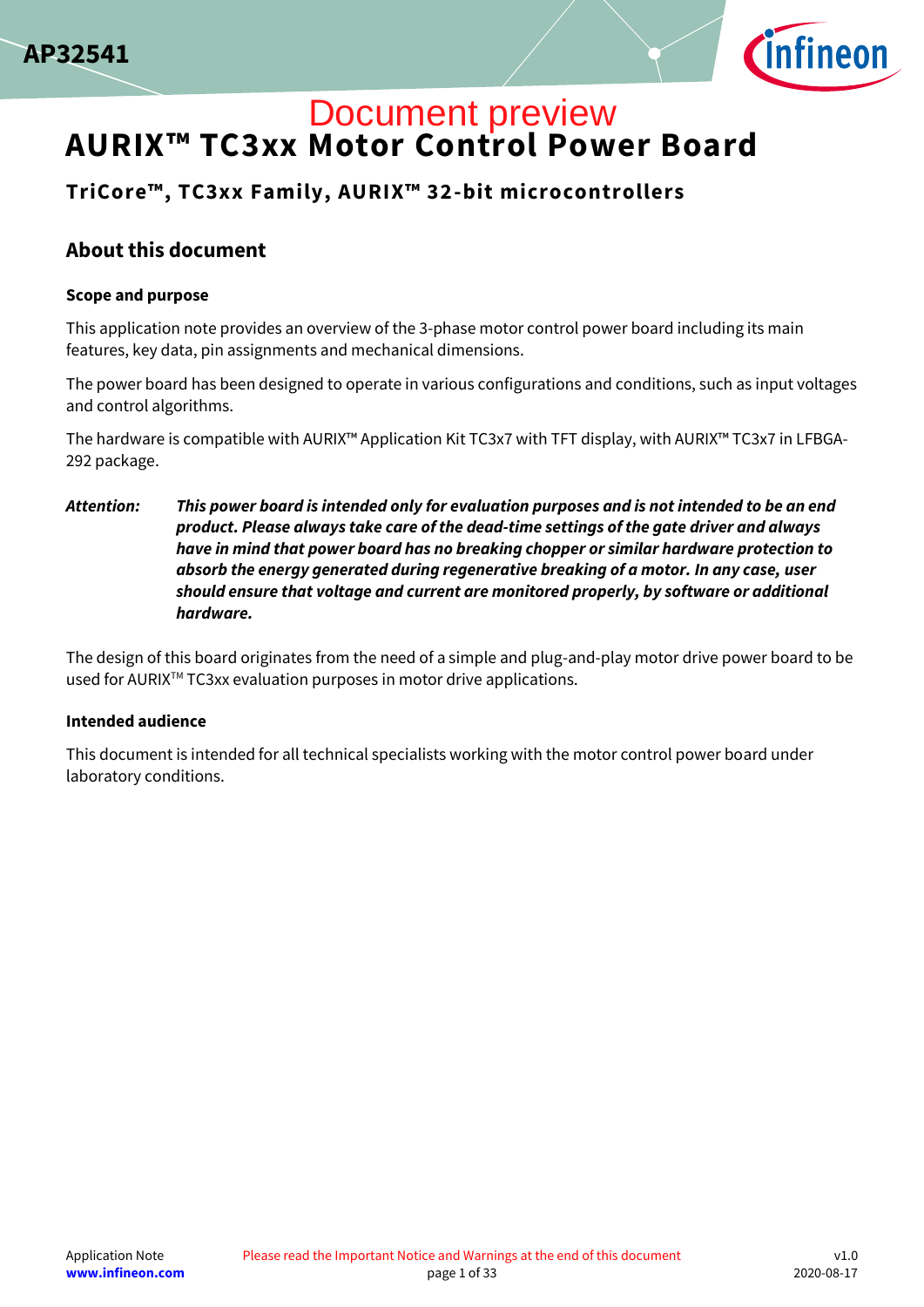

# Introduction

# **Document preview**

## <span id="page-1-0"></span>**Table of contents**

| 1            |  |  |  |  |  |
|--------------|--|--|--|--|--|
| 1.1          |  |  |  |  |  |
| 1.2          |  |  |  |  |  |
| 1.3          |  |  |  |  |  |
| $\mathbf{2}$ |  |  |  |  |  |
| 2.1          |  |  |  |  |  |
| 2.2          |  |  |  |  |  |
| 2.3          |  |  |  |  |  |
| 2.4          |  |  |  |  |  |
| $\mathbf{3}$ |  |  |  |  |  |
| 3.1          |  |  |  |  |  |
| 3.2          |  |  |  |  |  |
| 3.2.1        |  |  |  |  |  |
| 3.2.2        |  |  |  |  |  |
| 3.3          |  |  |  |  |  |
| 3.3.1        |  |  |  |  |  |
| 3.3.2        |  |  |  |  |  |
| 3.3.3        |  |  |  |  |  |
| 3.3.4        |  |  |  |  |  |
| 3.3.5        |  |  |  |  |  |
| 3.4          |  |  |  |  |  |
| 3.5          |  |  |  |  |  |
| 3.6          |  |  |  |  |  |
| 3.7          |  |  |  |  |  |
| 4            |  |  |  |  |  |
| 5            |  |  |  |  |  |
|              |  |  |  |  |  |
|              |  |  |  |  |  |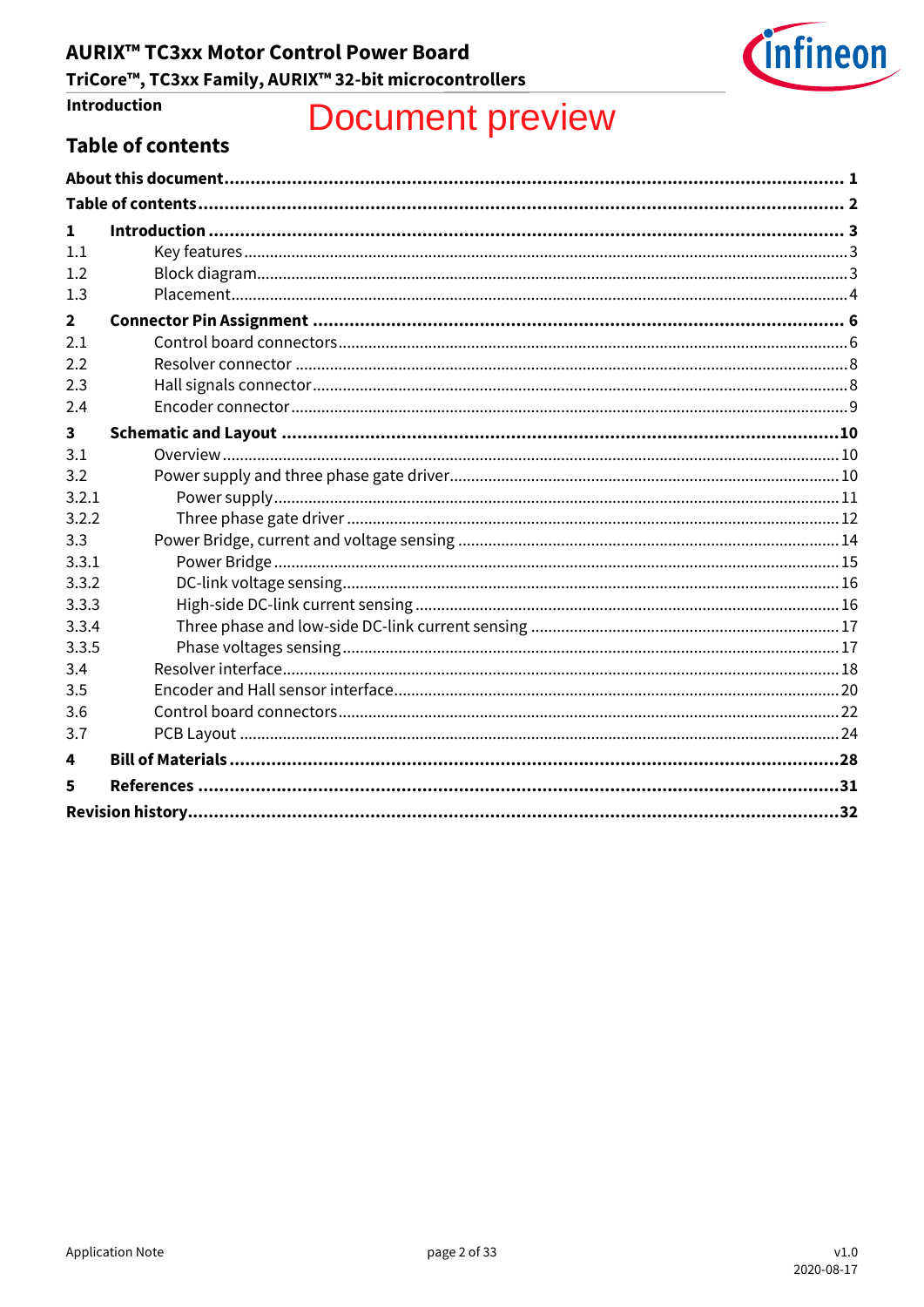

# Document preview

## **1 Introduction**

The motor control power board is a part of the KIT\_A2G\_TC387\_MOTORCTR package (eMotor Kit). In order to run a motor, the matching control board is required to interface this power board. The motor control power board is compatible with AURIX™ Application Kit TC3x7 with TFT display, with AURIX™ TC3x7 in LFBGA-292 package [\[1\].](#page--1-6)

The motor control power board is equipped with all assembly circuits required for sensor based and sensorless based field oriented control (FOC), as well for the block commutation control. It provides low voltage DC connector, three phase output for connecting the motor, and connectors for position sensors such as encoder, resolver and Hall.

An encoder sensor based FOC application example is described i[n \[2\].](#page--1-23) In this example, three shunts in the ground path are used for phase currents sensing. The DC-link voltage sensing, phase voltage sensing and highside DC-link current sensing information could be used for monitoring purposes.

As a part of KIT\_A2G\_TC387\_MOTORCTR the motor control power board is available through regular Infineon distribution partners as well as on Infineon's website.

*Note: The board is neither cost nor size optimized and does not serve as a reference design.*

## **1.1 Key features**

The motor control power board characteristics are:

- All components are SMD and only placed on the top side
- Driving of a three phase PMSM / BLDC (12 V, max. 50 W)
- Sensing of motor position with resolver, encoder or Hall sensors
- Advanced gate driver (TLE9180D-31QK)
- High-side DC-link current sensing
- Low-side DC-link current sensing
- Phase current sensing with two or three shunts in ground path
- Sensing of DC-link voltage
- Sensing of phase voltages
- Configuration / Diagnostic via SPI (TLE9180D-31QK)
- Power board fits perfectly to Application Kit TC3xx with TFT display, with AURIX™ TC3x7 in LFBGA-292 package
- Low power status LED
- PCB dimensions: 100mm x 120mm
- All test points accessible from bottom side

### **1.2 Block diagram**

The block diagram of low voltage motor control power board is shown i[n Figure 1.](#page--1-24) This power board includes low power DC connector, control board connectors, low power motor connectors, resolver connector, encoder connector and Hall sensor connector. The auxiliary power supply TLE42744DVD50 is used to provide 5V for an advanced gate driver TLE9180D-31QK and motor positon sensor interfaces. The LED indicates the presence of the generated 5V voltage. The phase current sensing is possible with two or three shunts in the ground path. The low-side DC-link current sensing could be used with slight changes. The TLE9180D-31QK has three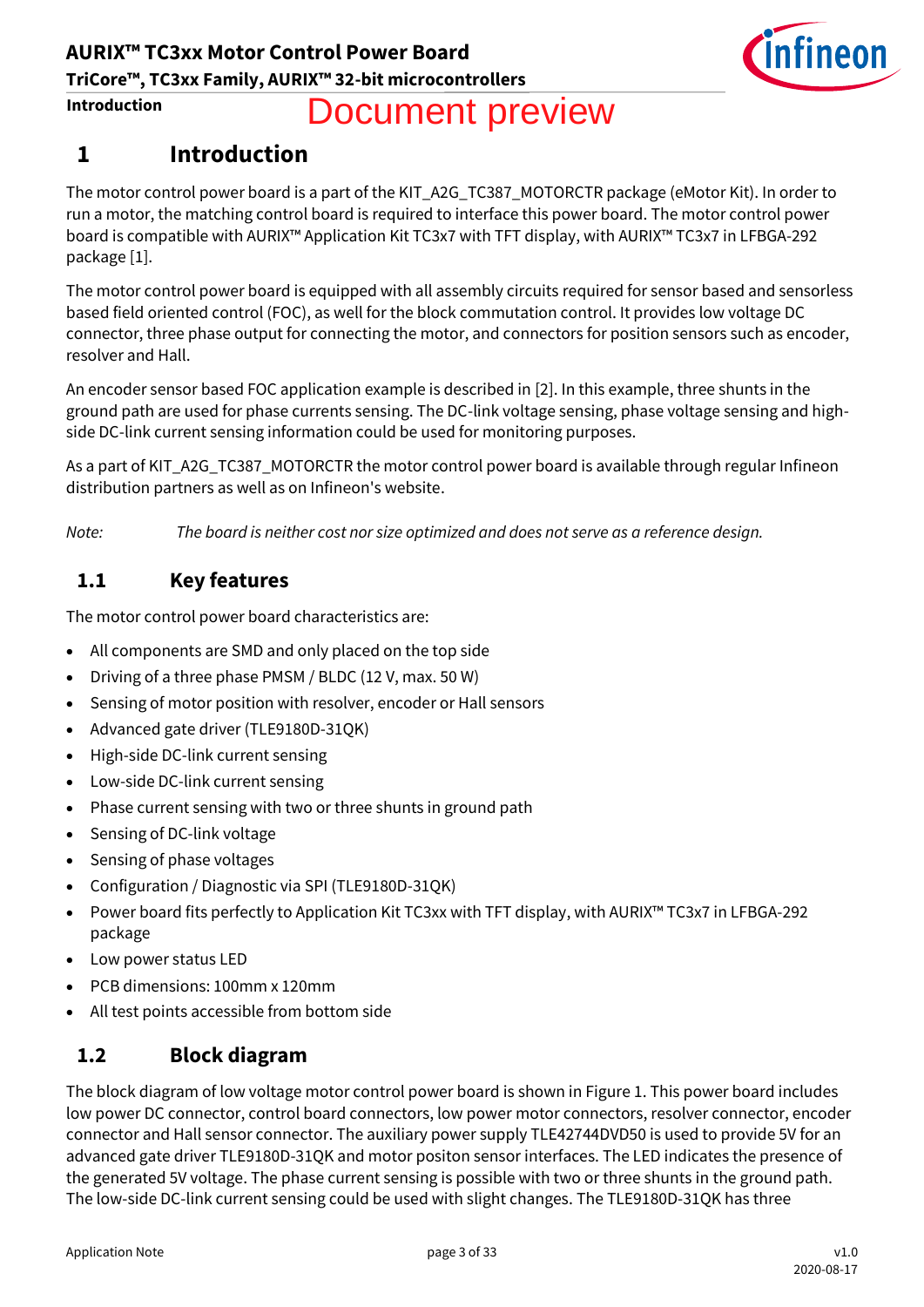## **AURIX™ TC3xx Motor Control Power Board TriCore™, TC3xx Family, AURIX™ 32-bit microcontrollers**



#### **Introduction**

# **Ocument preview**

integrated current sense amplifiers with programmable gains. The high-side DC-link current sensing is implemented by using a bidirectional, zero-drift, high-speed current-shunt monitor. The DC-link voltage and phase voltage sensing are directly measured using resistive dividers with RC filters and the mounting options for Zener diodes which can be used to protect microcontroller pins. The 3-phase Power Bridge consists of three IPG20N04S4-08A dual N-channel MOSFETs.



**Figure 1 Block diagram of low voltage AURIX™ Motor Control Power Board in connection with AURIX™ TC3xx Application Kit with TFT display**

### **1.3 Placement**

The top and the bottom component and test points' placement are shown in [Figure 2](#page--1-25) and [Figure 3,](#page--1-26) respectively.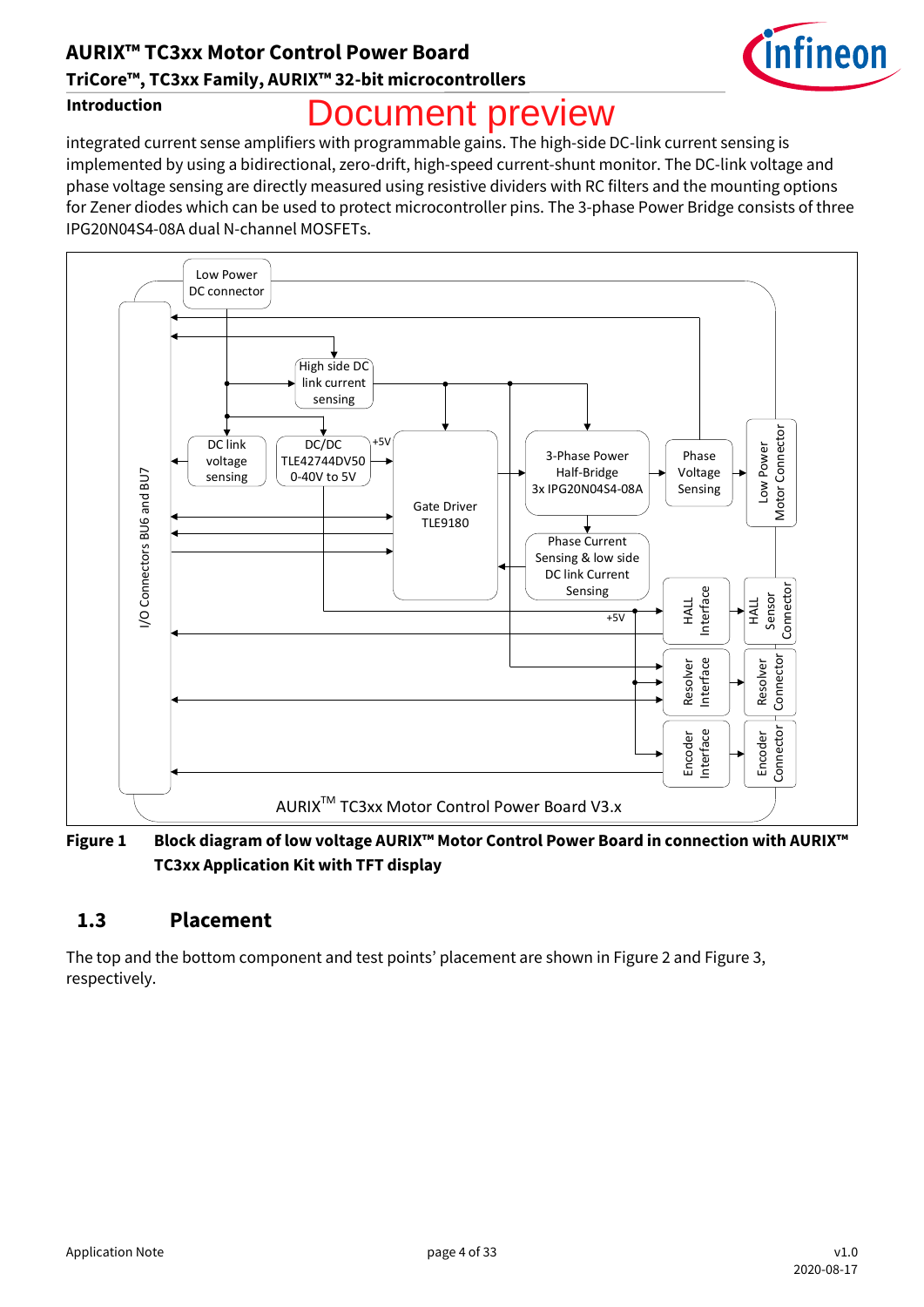

# Document preview

## **Revision history**

| <b>Document</b><br>version | Date of release | <b>Description of changes</b> |
|----------------------------|-----------------|-------------------------------|
| V1.0                       | 2020-08-17      | Initial version.              |
|                            |                 |                               |
|                            |                 |                               |